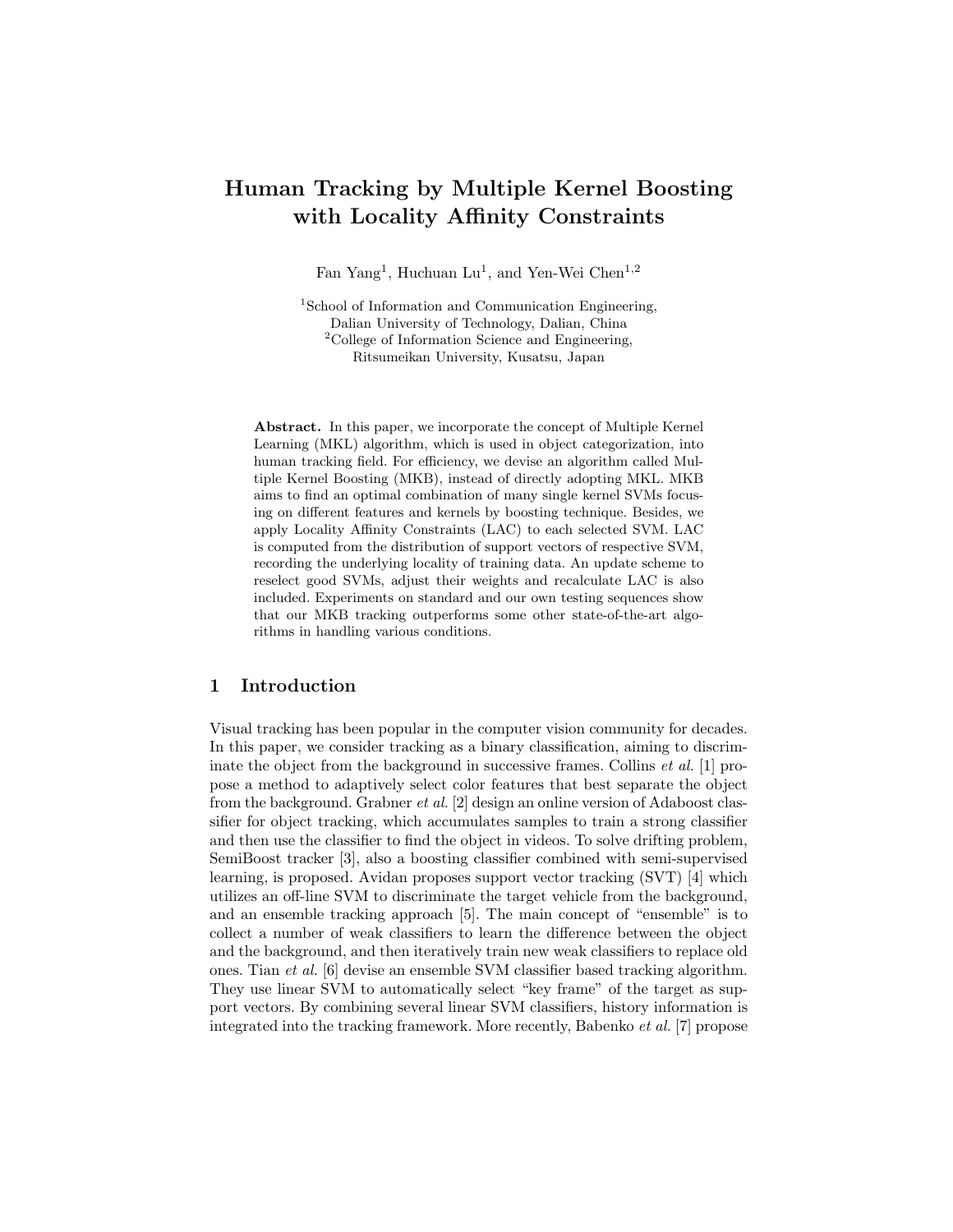a tracking framework utilizing Multiple Instance Learning (MIL) algorithm to augment training and update samples.

Noticing that the SVM-based classifier can effectively solve classification problem in tracking field, we focus on the kernel learning technique used in object classification. The basic idea of kernel used in non-linear SVM is to map training samples from the input space to a higher dimensional feature space, where they are linearly separable, without explicitly defining the mapping function. In particular, we are interested in Multiple Kernel Learning (MKL) [8–10], which has shown great advantages in the recent object classification task [11, 12]. MKL aims to learn an optimal kernel combination and assign appropriate weight to each kernel in supervised learning settings. Standard MKL displays remarkable ability to solve multi-class classification problems. However, for better classification, many improvements have been proposed. Rakotomamonjy et al. [8] propose an improved MKL algorithm, named SimpleMKL, for simplifying the optimization process based on mixed-norm regularization. Localized MKL (LMKL) [13] and Bayesian Localized MKL (BLMKL) [14] are devised to exploit the distribution of training data on each kernel space and give higher weights to appropriate kernel functions if data has underlying localities. Motivated by LMKL, Cao et al. [15] propose Heterogeneous Feature Machines (HFM) to learn a non-linear combination of multiple kernels; Yang et al. [16] propose group-sensitive multiple kernel learning (GS-MKL) to accommodate the intraclass diversity and the inter-class correlation for object categorization. Boosting method is also incorporated into MKL to implement feature combination [17] and feature selection [18].

Impressed by the remarkable performance of MKL, we propose a Multiple Kernel Boosting (MKB) algorithm with Locality Affinity Constraints (LAC) for human tracking. To describe an object, we use 3 feature descriptors, RGB histogram, Histogram of Gradient (HoG) [19] and SIFT [20]; to map the input space to the kernel space, we use 4 kernels, linear kernel, polynomial kernel, RBF kernel and sigmoid kernel. We consider each single kernel SVM as a "weak classifier". To find the best combination of these SVMs, we utilize boosting technique instead of a global optimization used in most MKL algorithms. We also introduce locality affinity information of input data, which is computed from the distribution of support vectors of the respective single kernel SVM, into the final decision function. In each new frame, we apply particle sampling to generate a number of candidates. Tracking is then accomplished by finding the best candidate. For update, we retrain the set of single kernel SVMs, reselect some discriminative ones by MKB, and recalculate LAC.

The remainder of the paper is organized as follows: Section 2 and Section 3 introduce our Multiple Kernel Boosting (MKB) algorithm and Locality Affinity Constraints (LAC) respectively. Main tracking framework is in Section 4 and experimental results on various sequences are shown and discussed in Section 5. The last section gives out conclusion.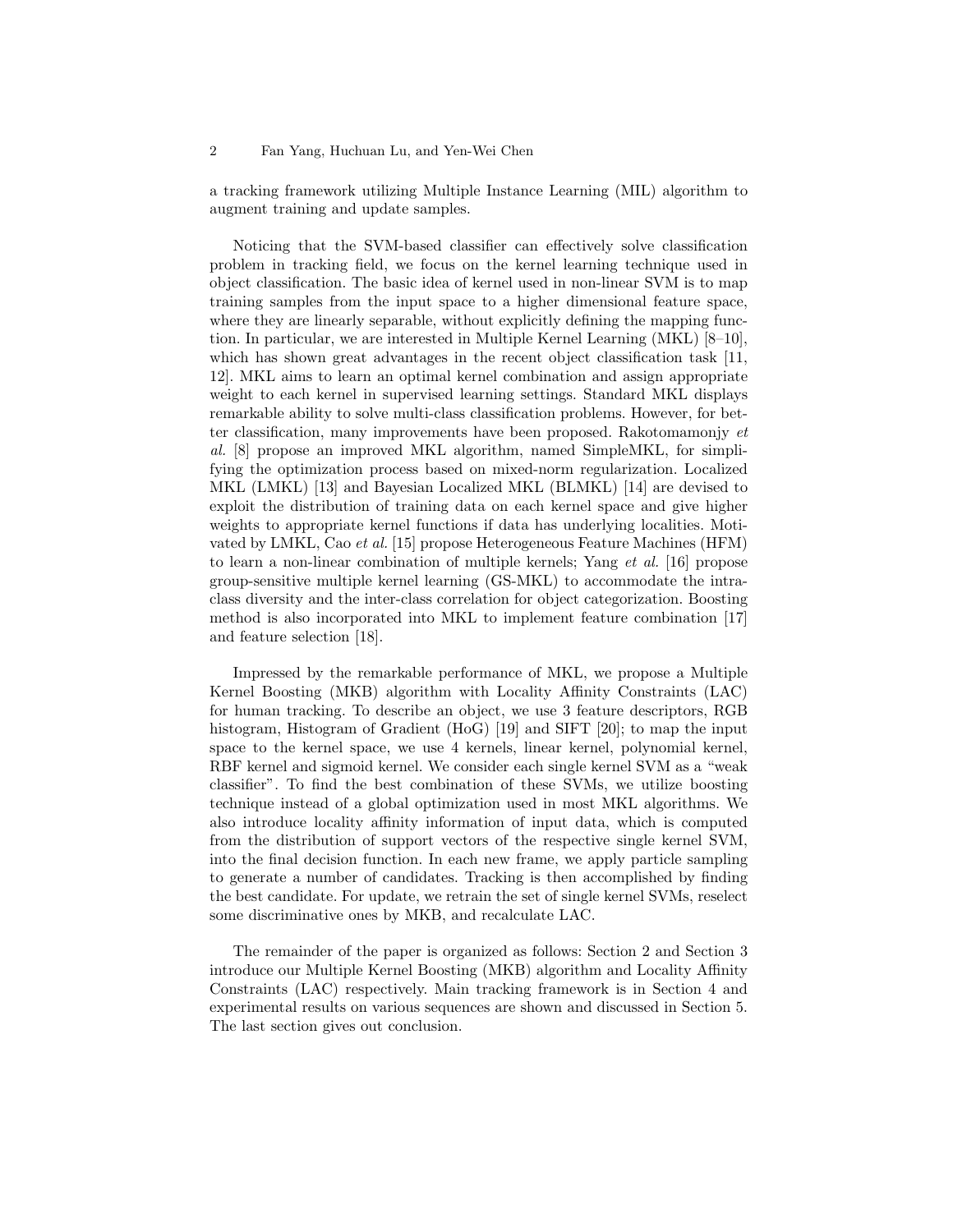# 2 Multiple Kernel Boosting

#### 2.1 Standard MKL

The main difficulty of single SVM is to choose a proper kernel for the given training dataset. However, MKL aims to find an optimal convex combination of multiple kernels and the associated classifier simultaneously. For binary classification, assuming that we have training samples  $\{x_i, y_i\}_{i=1}^D$ , where  $x_i$  is the  $i^{th}$ sample and  $y_i = {\pm 1}$  indicates the label of the sample, our task is to train a multi-kernel based classifier  $F(x)$  to classify an unlabeled sample into a class. Let  $\{K_m\}_{m=1}^M$  be the kernel matrices computed for different feature modalities. The combination of multiple kernels is defined as

$$
K(x, x_i) = \sum_{m=1}^{M} \beta_m K_m(x, x_i)
$$
 (1)

where kernel weights  $\beta_m \geq 0$  and  $\sum_{n=1}^{M}$  $\sum_{m=1} \beta_m = 1$ .  $K_m$  can be the same kernels with different hyperparameters or different kernels. Also, they can be applied to different feature sets. Then the decision function is defined as

$$
F(x) = \sum_{i=1}^{D} \alpha_i y_i \sum_{m=1}^{M} \beta_m K_m(x, x_i) + b
$$
 (2)

where  $\{\alpha_i\}$  and b are the Lagrange multipliers and the bias in the standard SVM algorithm. We can learn  $\{\alpha_i\}$ ,  $\{\beta_m\}$  and b from a joint optimization process. Details can be found in [10].

#### 2.2 Multiple Kernel Boosting

Despite its success in object categorization, MKL cannot be directly applied to tracking due to time-consuming optimization process, large amount of training samples and constant weights. However, Gehler and Nowozin [17] have discussed a boosting version of MKL for feature combination, which inspires us to propose Multiple Kernel Boosting (MKB) for tracking applications. For a sample  $x$ , we construct a vector by concatenating its kernel values with all the training samples  ${x_i, y_i}_{i=1}^D$  to indicate the  $m^{th}$  kernel response

$$
K_m(x) = [K_m(x, x_1), K_m(x, x_2), ..., K_m(x, x_D)]^T
$$
\n(3)

So we can rewrite Equation 2 as the following form

$$
F(x) = \sum_{m=1}^{M} \beta_m \sum_{i=1}^{D} \alpha_i y_i K_m(x, x_i) + b
$$
  
= 
$$
\sum_{m=1}^{M} \beta_m (K_m(x)^T \alpha + b)
$$
 (4)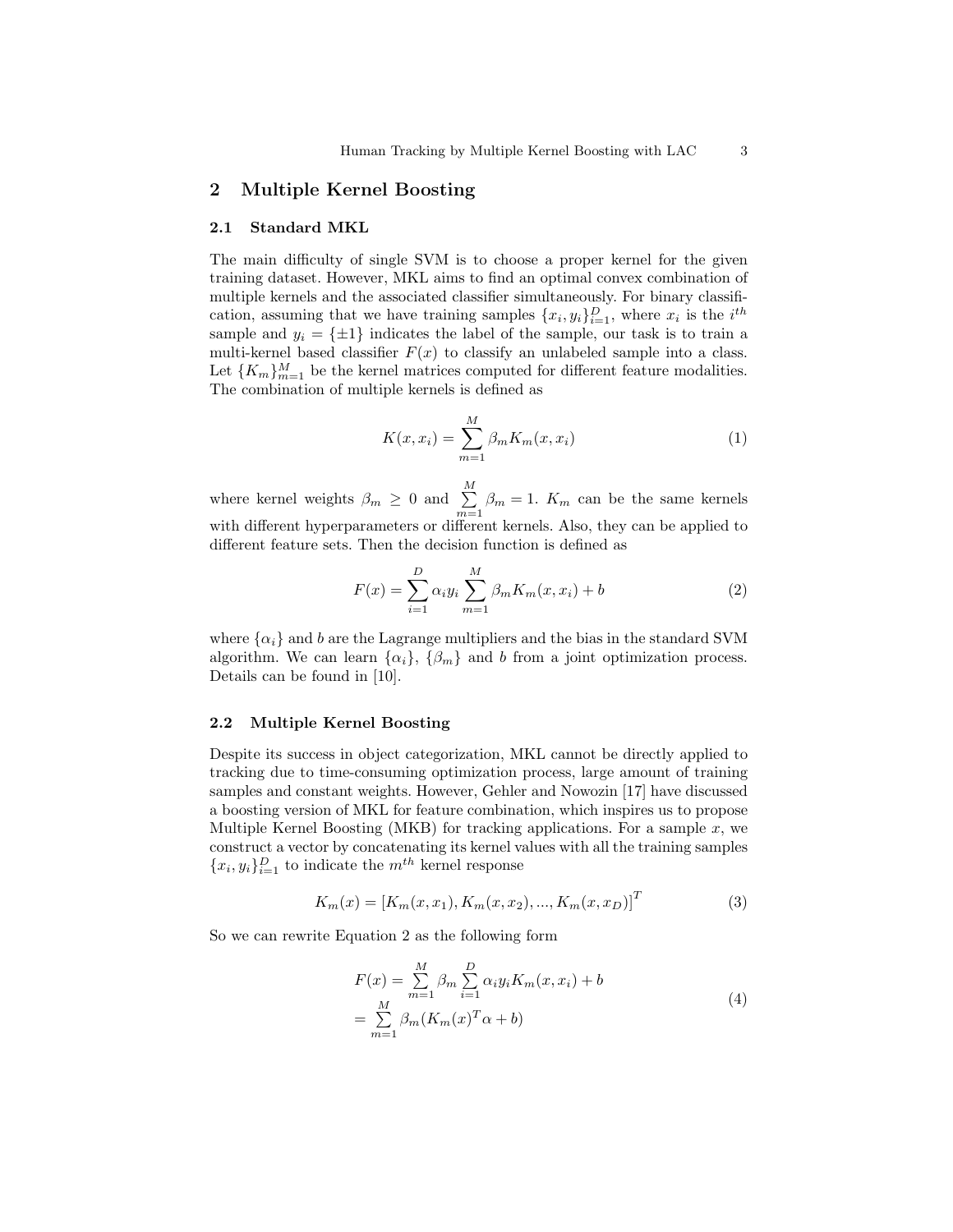where  $\alpha = (\alpha_1 y_1, \alpha_2 y_2, ..., \alpha_D y_D)^T$ . So we convert standard MKL to a linear combination of the real value output of M separate SVMs  $K_m(x)^T\alpha + b$ . According to [17], we can separately train M SVMs with different parameters  $\{\alpha_m, b_m\}$ at first, and then optimize  $\{\beta_m\}$  in the second step. Each individual SVM is not restricted to share the same parameter. By letting  $h_m(x) = K_m(x)^T \alpha + b$ , we convert the decision function of standard MKL to  $F(x) = \sum_{n=1}^{M}$  $\sum_{m=1} \beta_m h_m(x)$ . To determine  $\{\beta_m\}$ , we can simply use other methods. In this paper, we use boosting method, so we name our algorithm Multiple Kernel Boosting (MKB). In the boosting form, the decision function can be written as

$$
F(x) = \sum_{l=1}^{L} \beta_l h_l(x) \tag{5}
$$

where  $L$  indicates the iteration time. We regard MKL as choosing multiple "weak" single kernel SVMs into a final strong classifier. MKB avoids complex global optimization, thereby making the concept of MKL applicable to tracking.



Fig. 1. Illustration of Multiple Kernel Boosting (MKB) process.

As Figure 1 shows, we extract  $\{f_1, f_2, ..., f_N\}$  features from a set of positive and negative samples and send them into  $\{K_1, K_2, ..., K_M\}$  kernels. Then we get  $M \times N$  combinations; for each combination, we train a single kernel SVM. The classification error of a single kernel SVM is defined as

$$
\varepsilon = \frac{\sum\limits_{i=1}^{D} w(i) \cdot |h(x_i)| \cdot U(-y_i h(x_i))}{\sum\limits_{i=1}^{D} w(i) \cdot |h(x_i)|} \tag{6}
$$

Here  $U(x)$  is a function that equals 1 when  $x > 0$ , otherwise it equals 0.  $w(i)$ is training samples' weight.  $h(x_i)$  is the real value classification output of the SVM on the input  $x_i$ . We aim to adaptively select multiple features and kernels that are of the most discriminative ability from the pool. So we use boosting technique to iteratively choose an SVM and add it to the final decision function. The complete process of MKB is shown in Algorithm 1.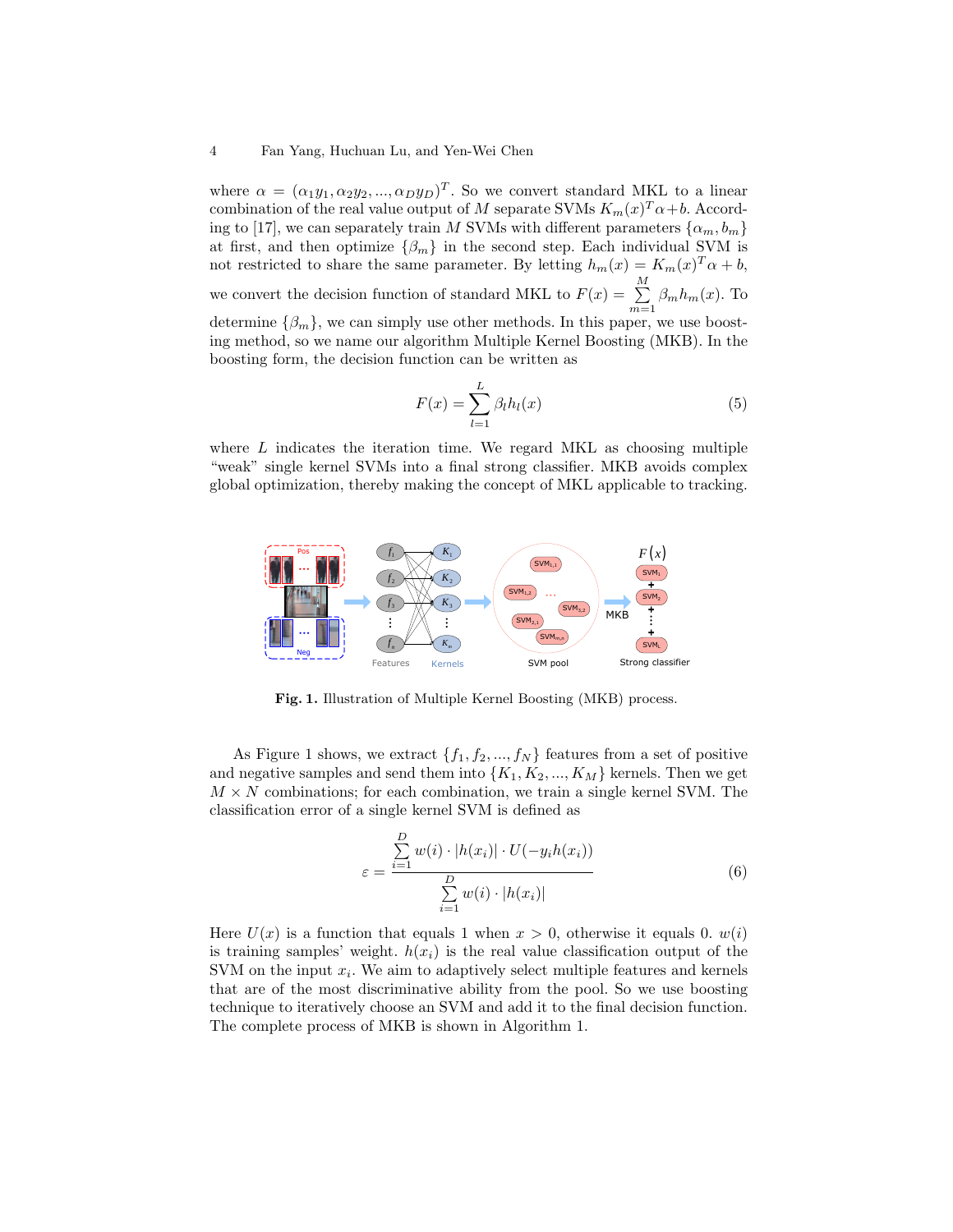Algorithm 1 Multiple Kernel Boosting (MKB)

Input: training sets  $\{x_i, y_i\}_{i=1}^D$ , feature functions  $\{f_n\}_{n=1}^N$ , kernel functions  ${K_m}_{m=1}^M$ , the decision function  $F(x) = 0$ 1: for each  $n \in N$  and  $m \in M$ , train a single kernel SVM  $h_{m,n}(x)$  on feature  $f_n$  and kernel  $K_m$  on the entire training set  $\{x_i, y_i\}_{i=1}^D$  to form a pool of candidate single kernel SVMs, denoted as h 2: initialize samples' weights  $w_1(i) = 1/D$ 3: for  $l = 1$  to L do 1) For each  $h_{m,n}(x)$ , compute classification error  $\varepsilon_{m,n}$  using Equation 6 2) Select  $h_l(x) = \arg \min \varepsilon_{m,n}$  $h_{m,n}$ ∈ $h$ 3) Compute weight  $\beta_l = \frac{1}{2} \log \frac{1-\varepsilon_l}{\varepsilon_l}$  for  $h_l(x)$ 4) If  $\beta_l < 0$ , break; otherwise add  $h_l(x)$  to  $F(x) \leftarrow F(x) + \beta_l h_l(x)$ 5)  $w_{l+1}(i) = \frac{w_l(i)}{Z_l} e^{-\beta_l y_i h_l(x_i)}$ 4: end for

**Output:** final strong classifier  $F(x) = \sum_{l=1}^{L} \beta_l h_l(x)$ 

## 3 Locality Affinity Constraints

Although MKB produces promising tracking results, we find that it is not stable enough in some cases. So we try to improve the original MKB. Motivated by LMKL [13] and GS-MKL [16], we incorporate the distribution of training data into  $F(x)$  to enhance the robustness of MKB. Rewriting Equation 2, we obtain

$$
F(x) = \sum_{i=1}^{D} \alpha_i y_i \sum_{m=1}^{M} \beta_m(x) K_m(x, x_i) + b \tag{7}
$$

where  $\beta_m(x)$  is a function of input x, rather than a constant  $\beta_m$  in the standard MKL. It can be learned from an iteration algorithm [13]. However, we find that the optimization process is intolerantly time-consuming [16]. Moreover, iteration cannot guarantee convergence to global optimum and unsuitable initial parameters may also degrade the performance. Considering the problem of limited training samples in tracking, we devise a simple but effective method to exploit the underlying distribution of training data.

We assume that an SVM trained in MKB has recorded the property of training data with respect to the feature and kernel. Since support vectors of each SVM reserve most information, we utilize those support vectors for computing the locality of data. Letting  $\beta_l = \beta_l^* A_l(x)$  and rewriting Equation 5, we get

$$
F(x) = \sum_{l=1}^{L} \beta_l^* A_l(x) h_l(x) \tag{8}
$$

where  $\beta_l^*$  is the same as  $\beta_l$  in Equation 5, which is calculated by MKB.  $A_l(x)$ is a function of input  $x$ , indicating the similarity of  $x$  with the trained SVM,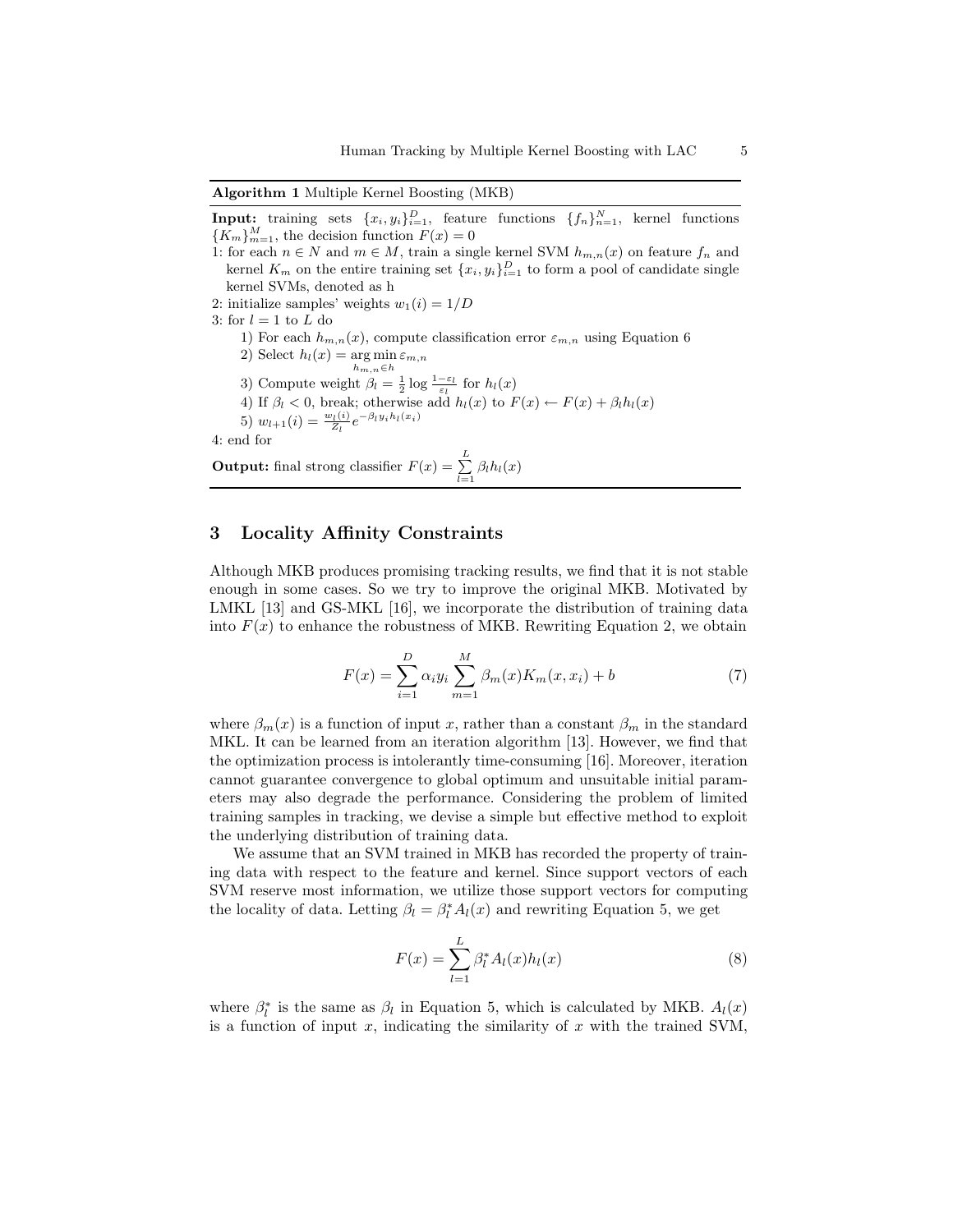which is called Locality Affinity Constraint (LAC) in our algorithm. Locality affinity means that if the input sample complies with the distribution of support vectors in a specific SVM, we think that the importance of the corresponding SVM is high, thus assigning it larger weight. We construct a probability model to describe the locality affinity, which is defined as

$$
A_l(x) = 1 - \exp(-|\sigma_l(x)|)
$$
\n(9)

where  $\sigma_l(x) = \log \left[ \frac{p_l(y=1|x)}{p_l(y=-1|x)} \right]$  $\frac{p_l(y=1|x)}{p_l(y=-1|x)}$ . For each trained SVM  $h_l(x)$ , we compute the mean  $\mu_l^+$  and  $\mu_l^-$  of positive and negative support vectors respectively. Then  $p_l(y = 1|x)$  and  $p_l(y = -1|x)$  are computed as follows

$$
p_l(y^*|x) = \exp(-|x - \mu_l^*|)
$$
\n(10)

where  $y^* = 1$  or  $y^* = -1$  when  $\mu_l^*$  is  $\mu_l^+$  or  $\mu_l^-$ . Here,  $A_l(x) \in (0,1)$ , which can be seen as the probability of sample  $x$  belonging to the support vectors. If  $x$  is similar with training data on a specific combination of feature and kernel, the importance of the corresponding SVM is high, and vice versa. Therefore, we formulate the distribution of training samples and impose such constraints on testing samples, thereby improving the discriminative ability of the decision function.

# 4 Main Tracking Framework

In this section, we will introduce how tracking proceeds based on the aforementioned algorithms. In 1st frame, we draw a bounding box  $x^1$  enclosing the object we want to track, where  $x^1 = (c_x^1, c_y^1, s^1, \theta^1)$  records the center, size and rotation angle of the object. The superscript indicates the current frame number. To augment the number of training samples, we crop out a set of images  $X^+ = \{x_i | 0 \le l(x_i) - l(x^1) < r_\alpha\}_{i=1}^{D^+}$  to collect positive samples. Here  $r_\alpha$  is a small constant and  $l(x)$  indicates the center of x. Similarly, we crop out a set of negative samples  $X^- = \{x_i | r_\beta \le l(x_i) - l(x^1) < r_\gamma\}_{i=1}^D$ . We set  $r_\beta > r_\alpha$  to allow less than 1/4 overlap between positive and negative samples. Note that we only use 1st frame to collect  $(D^+ + D^-)$  training samples. Extracting features on these samples, performing MKB and adding locality affinity functions, we obtain a multi-kernel based decision function.

To improve efficiency, we adopt particle sampling technique in the following frames. The predicting distribution of  $x^t$  given all available observations  $z^{1:t-1} =$  $\{z^1, z^2, ..., z^{t-1}\},$  denoted by  $p(x^t|z^{1:t-1})$ , is recursively computed as

$$
p(x^t | z^{1:t-1}) = \int p(x^t | x^{t-1}) p(x^{t-1} | z^{1:t-1}) dx^{t-1}
$$
\n(11)

When the observation  $z^t$  is obtained at time t, the state vector is updated as

$$
p(x^t|z^{1:t}) = \frac{p(z^t|x^t)p(x^t|z^{1:t-1})}{p(z^t|z^{1:t-1})}
$$
\n(12)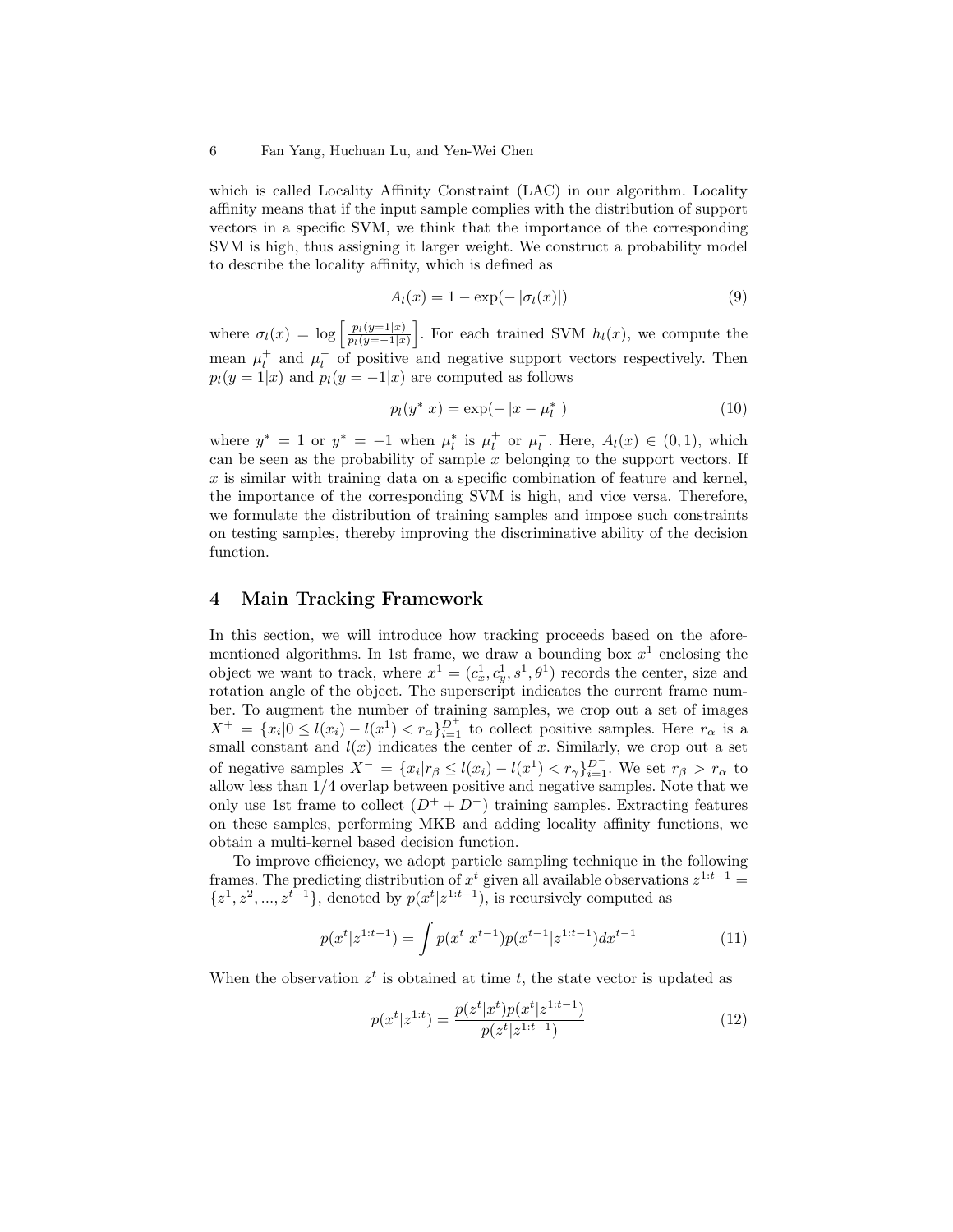Algorithm 2 MKB Tracking with Locality Affinity Constraints

**Input:** training sets  $\{x_i, y_i\}_{i=1}^D$ , feature functions  $\{f_n\}_{n=1}^N$ kernel functions  ${K_m}_{m=1}^M$ , the decision function  $F(x) = 0$ , empty sample queue Q **Output:** tracking results in each frame  $\{x^1, x^2, ..., x^t\}$ 

### For the first frame  $I_t$   $(t = 1)$

1: given the bounding box  $x^1 = (c_x^1, c_y^1, s^1, \theta^1)$ , extract  $D^+$  positive samples and  $D^$ negative samples

2: extract features  $\{f_n(x_i)\}_{i=1}^{D^+ + D^-}$  and train individual single kernel SVMs  $h_{m,n}(x)$ 

3: compute the locality affinity function  $A_{m,n}(x)$  according to the distribution of support vectors for each trained SVM  $h_{m,n}(x)$ 

4. apply **Algorithm 1** to obtain the strong classifier  $F(x) = \sum_{l=1}^{L} \beta_l^* A_l(x) h_l(x)$ 

For each new frame  $I_t$   $(t > 1)$ 

- 1: sample D particles  $\{x_i^t\}_{i=1}^D$  around the tracked object  $x^{t-1}$  according to distribution  $p(x^t|x^{t-1})$ . The weight of each particles  $\{w_i^t = 1\}_{i=1}^D$
- 2: use  $F(x)$  to compute classification results of  $\{x_i^t\}_{i=1}^D$ , then  $\{w_i^t\}$  =  $\exp(F(x_i^t))/Z^t\}_{i=1}^D$ , where  $Z^t$  is a normalized value

3: the tracked object is find by  $x^t = \sum_{i=1}^D w_i^t x_i^t$ 

4: regard  $x^t$  as positive sample and collect 4 negative samples around  $x^t$ , push them into the sample queue Q

5: if the length of sample queue  $Length(Q) = 5T_u$ , do

- 1) select SVM  $h_{m,n}(x)$  from weak SVM pool h, extract feature  $S_Q = f_n(x), x \in$ Q. Form new training sample groups  $S'_{m,n} = S_{m,n} \cup S_Q$ , where  $S_{m,n}$  are support vectors of  $h_{m,n}(x)$ . Train  $h_{m,n}(x)$  again using  $S'_{m,n}$
- 2) remove  $h_{m,n}(x)$  from the pool h
- 3) repeat 1) and 2) until the pool is empty
- 4) update  $\mu_{m,n}^+$  and  $\mu_{m,n}^-$  of new trained support vectors to obtain new  $A_{m,n}(x)$
- 5) perform **Algorithm 1** again to reselect appropriate  $h_l(x)$  to form a new

$$
F(x) = \sum_{l=1}^{L} \beta_l^* A_l(x) h_l(x)
$$

 $\stackrel{l=1}{\text{6}}$  clean up the sample queue  $Q$ 

6: otherwise output  $x<sup>t</sup>$  and proceed to the next frame

where  $p(z^t|x^t)$  is the observation likelihood. The posterior probability  $p(x^t|z^{1:t})$ is approximated by D particles  $\{x_i^t\}_{i=1}^D$  with importance weight  $w_i^t$ , which are drawn from a reference distribution  $q(x^t|x^{1:t-1}, z^{1:t})$ . We let  $q(x^t|x^{1:t-1}, z^{1:t})$  $p(x^t|x^{t-1})$  then the weights  $w_i^t = w_i^{t-1}p(z^t|x_i^t)$ . We think that  $p(x^t|x^{t-1})$  complies with a Gaussian distribution and affine parameters in  $x<sup>t</sup>$  are independent. So in frame  $I_t$ , we have D candidates with different affine parameters around the tracked object  $x^{t-1}$  in frame  $I_{t-1}$ . Then we apply  $p(z^t|x_i^{\tilde{t}}) = e^{F(x_i^t)}$  to compute  $p(z^t|x_i^t)$ , which is particle's weight. Subsequently, we normalize  $\{w_i^t\}_{i=1}^D$  and compute the weighted sum of particles to find the object, denoted as  $x^t = \sum_{i=1}^{D}$  $i=1$  $w_i^t x_i^t$ .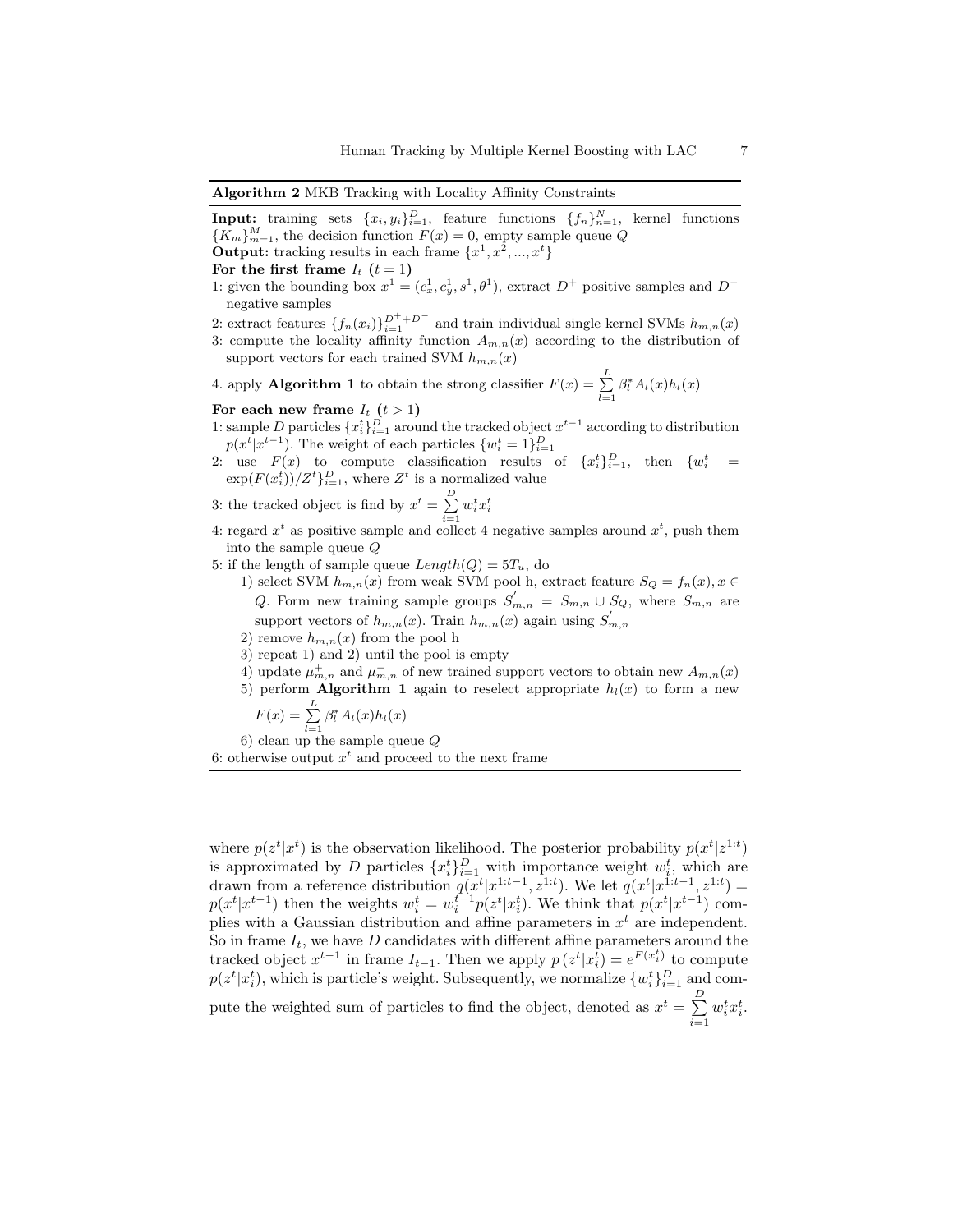Moreover, to capture the variance of the object, we also incorporate an update scheme into the tracking framework. In each frame, we consider the tracked object  $x<sup>t</sup>$  as positive sample, and extract four negative samples from four directions (up, down, left, right) without overlap with the positive one. We accumulate these samples for  $T_u$  frames, then retrain individual SVMs using new samples and corresponding support vectors. Subsequently, we perform MKB again to obtain a new  $F(x)$ .  $A<sub>l</sub>(x)$  is also recalculated from new support vectors. The complete process is shown in Algorithm 2.

### 5 Experiments

#### 5.1 Experimental Settings

We implement our tracking algorithm by Matlab. In 1st frame, both positive and negative samples are 20. The pool of weak SVMs contains 12 single kernel SVMs, each of which focuses on a specific combination of 3 features (64-dim RGB histogram, 128-dim HoG and 128-dim SIFT descriptor) and 4 kernels (linear kernel, polynomial kernel, RBF kernel and sigmoid kernel). The iteration time of MKB is 10, while the number of selected SVMs varies according to different sequences. In each new frame, we sample 200 particles according to a pre-defined distribution and send them to  $F(x)$  to get 200 real values. The update rate also varies according to the property of different sequences. Note that all parameters are fixed except the distribution for sampling affine parameters of sequences.

We also run other three tracking systems: Online Adaboost tracking (OAB) [2], Multiple Instance Learning tracking (MIL) [7] and color-based particle filter tracking (PF) [21]. Similar with our MKB tracking, both OAB and MIL tracking rely on a boosting technique and use new samples to change weak classifiers and corresponding weights. Also, our approach includes the particle sampling that generates a number of candidates used to approximate the current state of the object. We are going to show that the good performance of our MKB tracking is not necessarily attributed to particle sampling, so our approach outperforms PF in most sequences. In our experiments, the number of selectors in OAB remains 100; PF uses 512-dim RGB feature (8×8×8 bins) and its sampling parameters are constant on all sequences.

#### 5.2 Results

We compare our method with OAB, MIL and PF tracking. To better display the advantages of the proposed method, we will analyze the tracking results under various situations.

Occlusion. Figure 2 shows a comparison under occlusion. The testing sequence is from CAVIAR database. Our MKB tracking continuously keeps track of the person even when he is occluded by another person in similar color. While all other methods drift away from the object when occlusion occurs (OAB and MIL) or when the object's size changes (PF). We also find that HoG plays the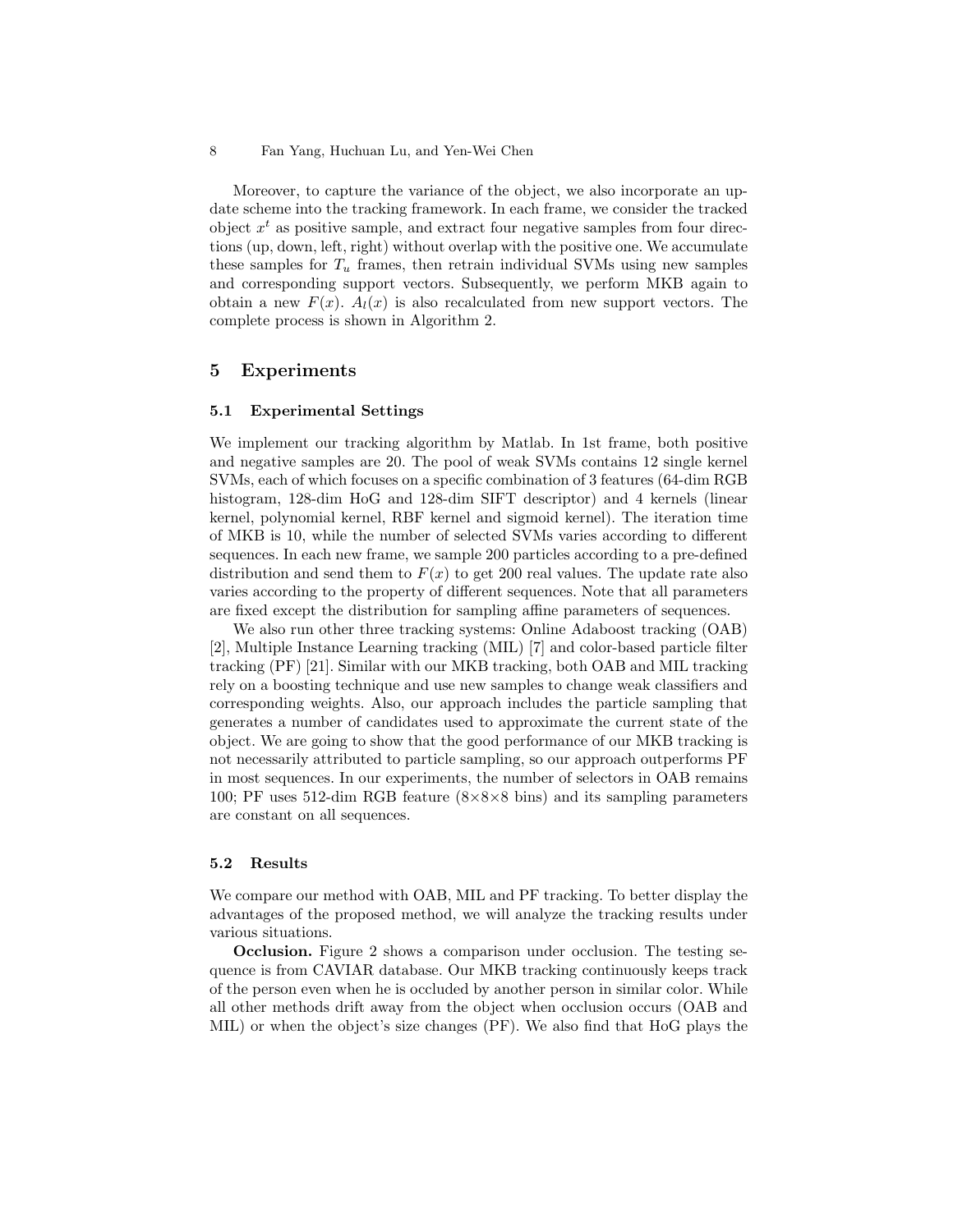

Fig. 2. Comparison of tracking results when there is occlusion. Top row shows results of our approach. Results of other approaches are shown in the bottom row.



Fig. 3. Comparison of tracking results when there is scale change. Top row shows results of our approach. Results of other approaches are shown in the bottom row.

most important part when occlusion occurs. Because the color of the two persons is almost the same, color feature is unreliable.

Scale change. To test the ability to handle the object's scale change, we also compare the four algorithms on another sequence also from CAVIAR database, as shown in Figure 3. In the sequence, a person walks away from the camera, so his size becomes smaller than that in the first few frames. There is also simple occlusion by other people. Our approach can locate the person's position accurately and the tracking result is quite stable. In contrast, lacking a scheme of adaptively adjusting the size of the tracking window, both OAB and MIL lose the object when large scale change occurs. PF is even confused by the other three persons close to the real object, even though they do not occlude the object.

Complex background. We also run the four algorithms on our own testing sequences. Figure 4 shows tracking results on a sequence, in which a figure skater exhibits a set of actions in a skating rink. As the figure shows, the background is complex, including various colors. Sometimes the dark background is even the same as the skater's black clothes. MIL, OAB and PF cannot find the precise position of the skater, especially when he changes his poses under the dark background; while PF even loses the skater when he changes his skating direction. In contrast, our approach can locate the skater, resulting in more accurate results. Therefore, our MKB tracking has the ability to deal with complex background.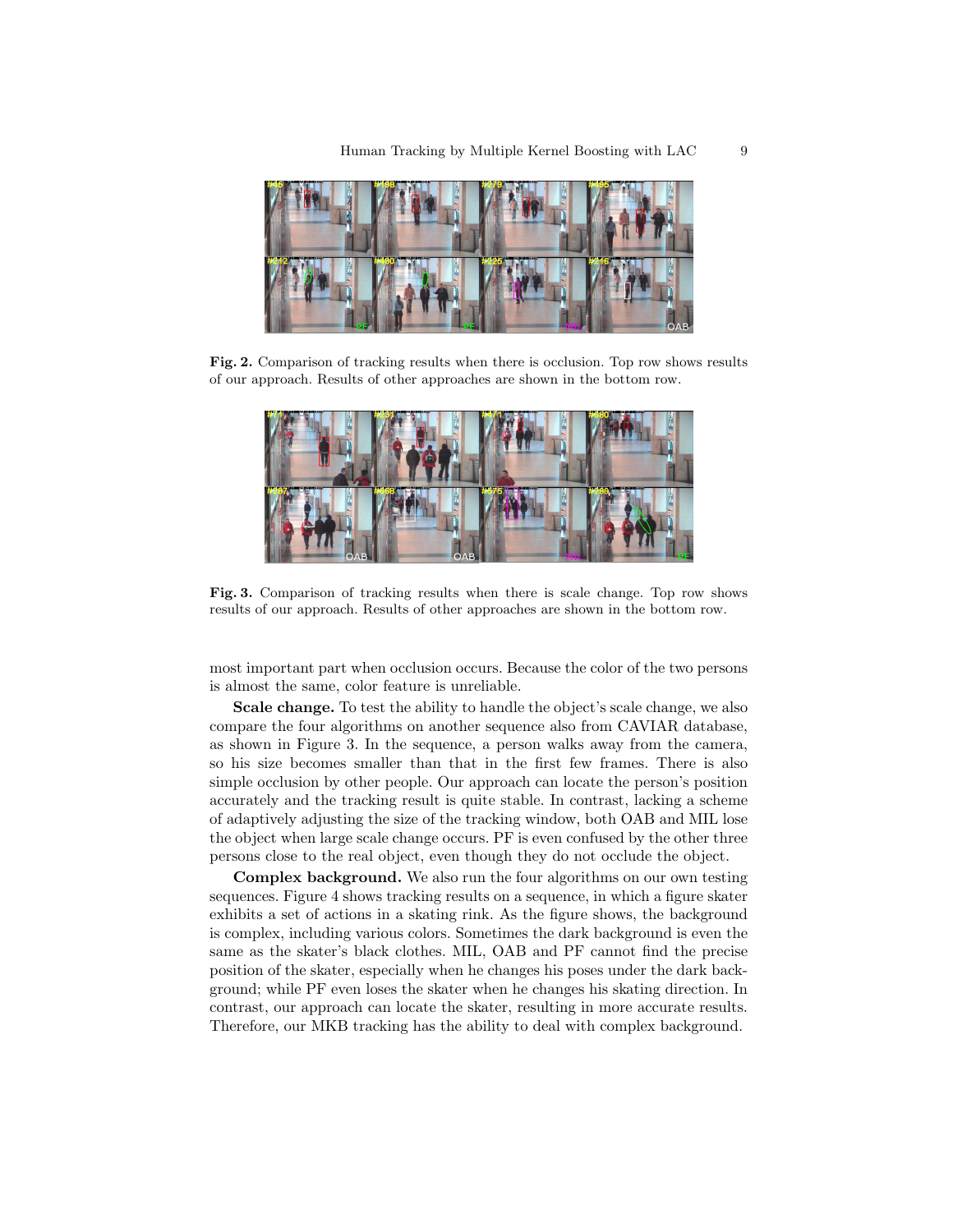10 Fan Yang, Huchuan Lu, and Yen-Wei Chen



Fig. 4. Comparison of tracking results when background is complex. Top row shows results of our approach. Results of other approaches are shown in the bottom row.



Fig. 5. Comparison of tracking results when there is fast motion. Top row shows results of our approach. Results of other approaches are shown in the bottom row.

Fast motion. The last experiment we will report is to show the ability to handle fast motion of the object. We aim to keep track of the famous sprinter Bolt in the sequence that includes part of a 100m dash competition. The main difficulty is that the runner moves fast. From Figure 5, we can see that both MIL and OAB drifts away just in the first few frames when Bolt starts to accelerate; while our MKB tracking and PF find Bolt accurately until about 120th frame. However, we also find that PF is much sensitive to the sampling parameters: slight change of initial parameters may affect the performance severely. Compared with it, our method is more robust. The change of sampling parameters within an appropriate range does not decrease the accuracy.

### 5.3 Discussions

In this section, we will briefly discuss some properties of our proposed method. Table 1 shows quantitative comparisons on 7 testing sequences. Numbers indicate the average error of center of the object per frame on testing sequences.

MKB tracking vs. single kernel SVM. First, we compare the proposed algorithm with single kernel SVM using only one feature. We observe that in most sequences, HoG+linear kernel and SIFT+linear kernel perform well. So we compare the tracking results of the two single kernel methods. In Table 1, S1 and S2 indicate HoG+linear kernel and SIFT+linear kernel respectively. From Table 1, we can see that only using one combination of feature and kernel cannot achieve good results. Both the average position errors of the two methods are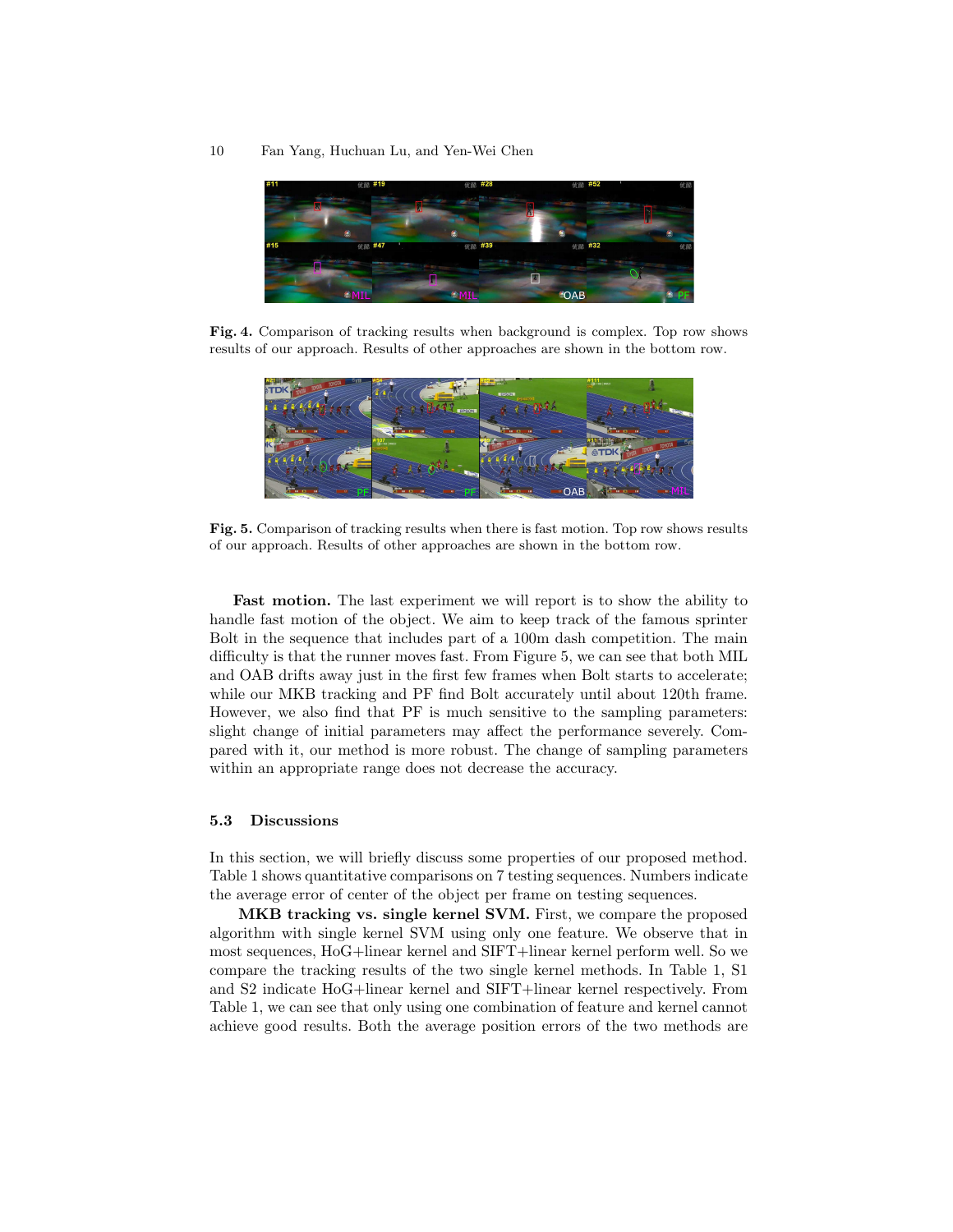|                             | OAB   | MH.   | РF   | MKB  | S1    | S2    | LAC- |
|-----------------------------|-------|-------|------|------|-------|-------|------|
| ShowA <i>s</i> is tant2 cor | 67.6  | 68.2  | 13.1 | 4.5  | 4.8   | 19.8  | 2.8  |
| Three PastShop2cor          | 15.2  | 17.7  | 35.8 | 3.5  | 129.8 | 19.8  | 4.2  |
| Meet WalkSplit              | 9.0   | 21.5  | 9.0  | 8.0  | 12.0  | 89.4  | 11.9 |
| skate                       | 20.7  | 13.8  | 25.1 | 12.4 | 26.3  | 23.4  | 13.3 |
| dash                        | 129.4 | 206.9 | 11.1 | 4.1  | 18.8  | 12.4  | 16.1 |
| <i>Browse1</i>              | 13.6  | 8.4   | 36.0 | 7.5  | 152.5 | 108.6 | 5.4  |
| OneLeaves hopR1cor          | 7.3   | 10.7  | 8.9  | 4.6  | 31.8  | 46.2  | 51.6 |

Table 1. The average position error per frame.

much larger than that of our MKB tracking, although in some cases HoG+linear kernel can produce more accurate results than other state-of-the-art approaches.

MKB tracking vs. other approaches. Besides qualitative comparisons in the previous section, we also give out quantitative comparisons of our proposed tracking and other algorithms. From the table, we can see that our MKB tracking is much more robust. The adaptive selection of kernels and features shows its advantage, compared with other approaches.

Impact of LAC. To test the effectiveness of LAC, we also run our tracking system without such constraints (see "LAC-" column in Table 1). LAC shows predominant advantage in most cases, leading to lower average position error, although in only two sequences it does not outperform MKB tracking without LAC. Therefore, by incorporating LAC, we boost the performance of original MKB tracking. Moreover, we can see that even we use standard MKB for tracking, the results are not inferior to other existing approaches.

# 6 Conclusion

In this paper, we incorporate the concept of Multiple Kernel Learning (MKL) algorithm, which is used in object categorization, into human tracking field. We devise an algorithm called Multiple Kernel Boosting (MKB), instead of directly adopting MKL. In MKB, we treat individual single kernel SVMs as weak classifiers and utilize boosting technique to adaptively select a number of good SVMs into a final decision function focusing on different features and kernels. Compared with standard MKL, MKB is much efficient. To strengthen the discriminative ability of the stong classifier formed in MKB, we also apply Locality Affinity Constraints (LAC) to each selected SVM. LAC is computed from the distribution of support vectors of respective SVM, recording the underlying locality of training data. An update scheme to reselect good SVMs, adjust their weights and recalculate LAC is also included in our tracking framework. Experiments on some standard and our own testing sequences show that our MKB tracking outperforms some of its rivals in handling simple occlusion, scale change and complex background.